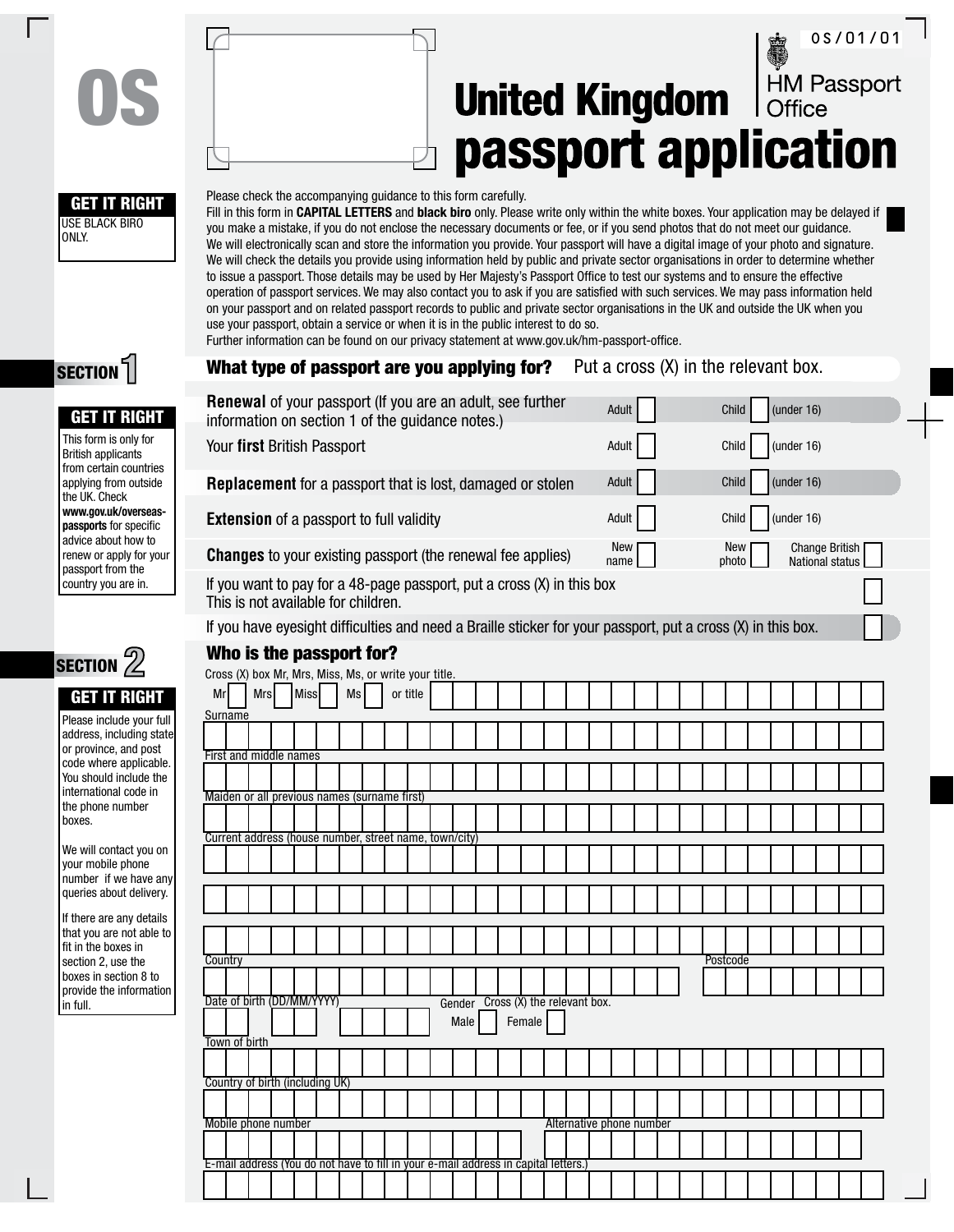| SECTION $\overset{1}{\downarrow}$                                                                                                                                                                                                                                                                                                                                          | 0s/01/02<br>Have you had or been included on any sort of passport before?                                                                                                                                                                                                                                                                                                                                                                                                                                                                                                                                     |  |
|----------------------------------------------------------------------------------------------------------------------------------------------------------------------------------------------------------------------------------------------------------------------------------------------------------------------------------------------------------------------------|---------------------------------------------------------------------------------------------------------------------------------------------------------------------------------------------------------------------------------------------------------------------------------------------------------------------------------------------------------------------------------------------------------------------------------------------------------------------------------------------------------------------------------------------------------------------------------------------------------------|--|
|                                                                                                                                                                                                                                                                                                                                                                            | (You must fill in this section.)                                                                                                                                                                                                                                                                                                                                                                                                                                                                                                                                                                              |  |
| <b>GET IT RIGHT</b><br>If you are applying to<br>replace a lost or stolen<br>passport, you must also<br>fill in form LS01. Please<br>refer to the guidance<br>booklet for details on<br>where to obtain form<br>LS01. We cannot<br>process your application<br>until you send us form<br>LS01. If you have<br>already sent us form<br>LS01 please tell us at<br>Section 8. | A Has the person named in section 2 had any sort of passport<br>Yes<br>Go to 3B below.<br>NO I<br>(British or otherwise) or been included in any passport before?<br>B You must send us all uncancelled passports with the application<br>(say how many in the box). If the passports are lost or stolen, go to 3C.<br>1 Passport number<br>2 Passport number<br>3 Passport number<br>ost/Stolen Passport number.<br>c Details of the lost and stolen passport<br>Issued at<br>in year<br>Holders surname at the time it was issued                                                                           |  |
|                                                                                                                                                                                                                                                                                                                                                                            | First and middle names                                                                                                                                                                                                                                                                                                                                                                                                                                                                                                                                                                                        |  |
|                                                                                                                                                                                                                                                                                                                                                                            |                                                                                                                                                                                                                                                                                                                                                                                                                                                                                                                                                                                                               |  |
|                                                                                                                                                                                                                                                                                                                                                                            | How the passport was lost, or why it is not available                                                                                                                                                                                                                                                                                                                                                                                                                                                                                                                                                         |  |
|                                                                                                                                                                                                                                                                                                                                                                            |                                                                                                                                                                                                                                                                                                                                                                                                                                                                                                                                                                                                               |  |
|                                                                                                                                                                                                                                                                                                                                                                            | Date of loss (DD/MM/YYYY)<br>Place of loss                                                                                                                                                                                                                                                                                                                                                                                                                                                                                                                                                                    |  |
|                                                                                                                                                                                                                                                                                                                                                                            |                                                                                                                                                                                                                                                                                                                                                                                                                                                                                                                                                                                                               |  |
| <b>SECTION</b> $\mathbb{Z}$                                                                                                                                                                                                                                                                                                                                                | <b>Parents' details</b>                                                                                                                                                                                                                                                                                                                                                                                                                                                                                                                                                                                       |  |
| <b>GET IT RIGHT</b><br>Fill in this section if<br>you are applying:<br>- for your first adult<br>British passport<br>to replace a British<br>passport that has<br>been lost, stolen or<br>damaged<br>for a British passport<br>for a child under                                                                                                                           | If both parents named below were born after 31st December 1982 OR were born outside the UK, we will also need the full name,<br>town, country, date of birth and date of marriage of your grandparents (or details of your parents claim to British nationality).<br>Write these details in Section 8, or on a separate piece of paper.<br>Mother's or Parent 1's full name (surname first)<br>Town and country of birth<br>Date of birth (DD/MM/YYYY)<br>Nationality and citizenship at the time of the applicant's birth<br>Date of issue (DD/MM/YYYY)<br>If they have a British passport, give the number. |  |
| $16$ , or<br>to extend a British .<br>passport.<br>If there are details<br>you are not able to fit<br>in the boxes in section                                                                                                                                                                                                                                              | Date of marriage or civil partnership to the father or second parent of the person named in section 2 (if this applies).<br>Father's or Parent 2's full name (surname first)                                                                                                                                                                                                                                                                                                                                                                                                                                  |  |
| 4. use the boxes at<br>section 8 to include                                                                                                                                                                                                                                                                                                                                |                                                                                                                                                                                                                                                                                                                                                                                                                                                                                                                                                                                                               |  |
| extra information.                                                                                                                                                                                                                                                                                                                                                         | Town and country of birth<br>Date of birth (DD/MM/YYYY)<br>Nationality and citizenship at the time of the applicant's birth                                                                                                                                                                                                                                                                                                                                                                                                                                                                                   |  |
|                                                                                                                                                                                                                                                                                                                                                                            |                                                                                                                                                                                                                                                                                                                                                                                                                                                                                                                                                                                                               |  |
|                                                                                                                                                                                                                                                                                                                                                                            | If they have a British passport, give the number.<br>Date of issue (DD/MM/YYYY)                                                                                                                                                                                                                                                                                                                                                                                                                                                                                                                               |  |

## Office use only

 $\sqrt{2}$ 

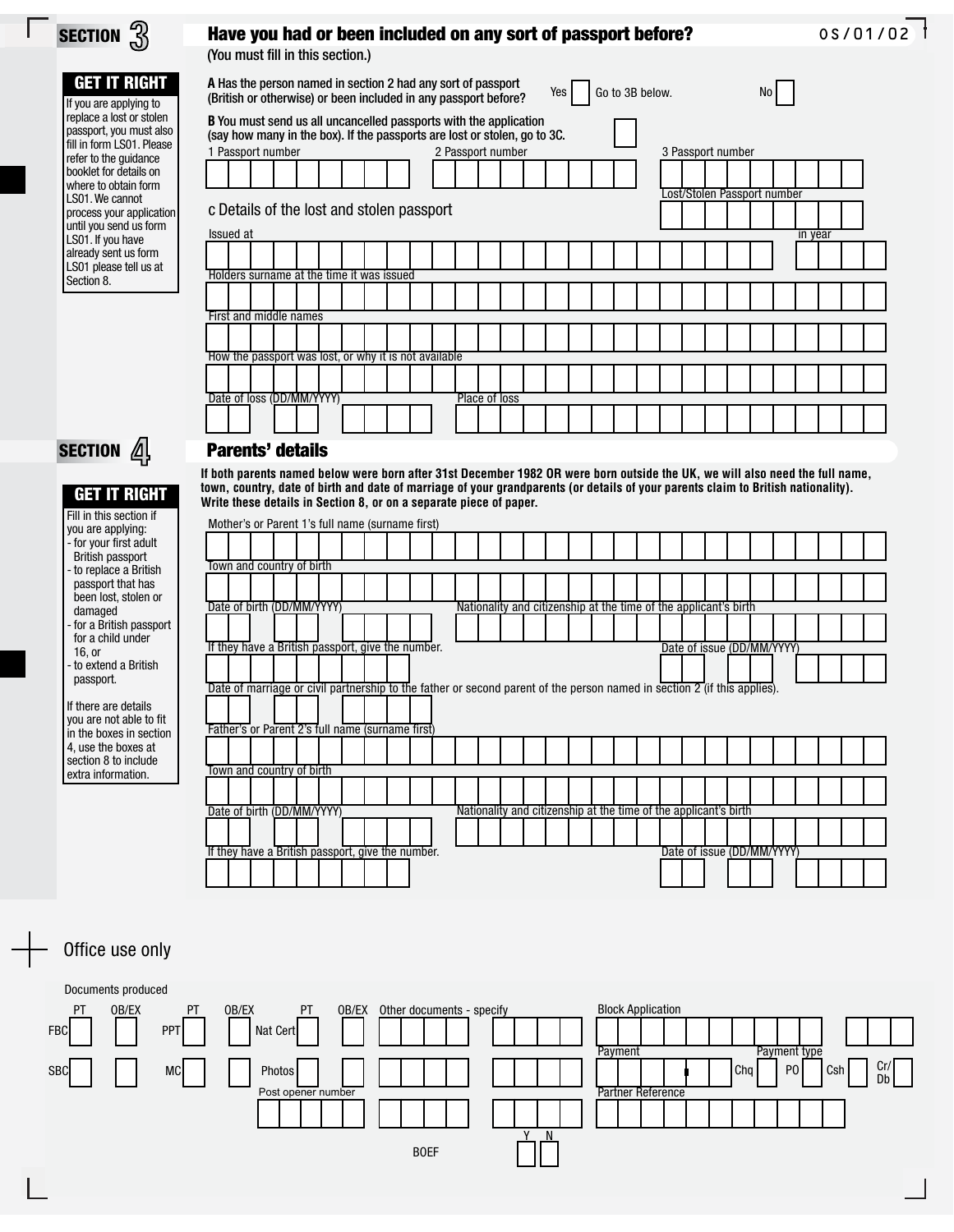| SECTION 5              |                                                | <b>Certificate of registration or naturalisation</b>                                                                                                   |                  |                    |                             |                    |  | 0S/01/03 |
|------------------------|------------------------------------------------|--------------------------------------------------------------------------------------------------------------------------------------------------------|------------------|--------------------|-----------------------------|--------------------|--|----------|
|                        |                                                | Has the person named in section 2 been granted a certificate of registration or naturalisation?<br>Cross (X) the box.                                  |                  |                    |                             |                    |  |          |
|                        |                                                | No                                                                                                                                                     | Yes              | and details below. | Give the date of issue here |                    |  |          |
|                        |                                                | Certificate number                                                                                                                                     |                  | Place of issue     |                             |                    |  |          |
|                        |                                                |                                                                                                                                                        |                  |                    |                             |                    |  |          |
| $ $ section $\bigcirc$ |                                                | <b>Children aged 12-15</b>                                                                                                                             |                  |                    |                             |                    |  |          |
|                        | <b>GET IT RIGHT</b><br>Please read the notes   | If the person named in section 2 is aged 12 to 15, they must sign and date this section                                                                |                  |                    |                             |                    |  |          |
|                        | on applications for<br>children. Section 9     | Children's signature.<br>Applications will only be valid if you:                                                                                       |                  |                    |                             |                    |  |          |
|                        | must be signed by a<br>person with parental    | - Sign the white signature box below using black biro<br>- Keep within these $\overline{\mathsf{\Gamma}}$ marks<br>- Put date in date box to the right |                  |                    |                             |                    |  |          |
| child.                 | responsibility for the                         |                                                                                                                                                        |                  |                    | Date DD/MM/YYYY             |                    |  |          |
|                        |                                                |                                                                                                                                                        |                  |                    |                             |                    |  |          |
|                        |                                                |                                                                                                                                                        |                  |                    |                             |                    |  |          |
| SECTION 7              |                                                |                                                                                                                                                        |                  |                    |                             |                    |  |          |
|                        | <b>GET IT RIGHT</b>                            |                                                                                                                                                        |                  |                    |                             |                    |  |          |
| This area is           |                                                |                                                                                                                                                        |                  |                    |                             |                    |  |          |
| this area              | intentionally blank,<br>please do not write in |                                                                                                                                                        |                  |                    |                             |                    |  |          |
|                        |                                                |                                                                                                                                                        |                  |                    |                             |                    |  |          |
| <b>SECTION</b> @       |                                                | More information If you need more space, please see the information on section 8 in the guidance notes at www.gov.uk                                   |                  |                    |                             |                    |  |          |
|                        |                                                |                                                                                                                                                        |                  |                    |                             |                    |  |          |
|                        |                                                |                                                                                                                                                        |                  |                    |                             |                    |  |          |
|                        |                                                |                                                                                                                                                        |                  |                    |                             |                    |  |          |
|                        |                                                |                                                                                                                                                        |                  |                    |                             |                    |  |          |
|                        |                                                |                                                                                                                                                        |                  |                    |                             |                    |  |          |
|                        |                                                |                                                                                                                                                        |                  |                    |                             |                    |  |          |
|                        |                                                |                                                                                                                                                        |                  |                    |                             |                    |  |          |
|                        |                                                |                                                                                                                                                        |                  |                    |                             |                    |  |          |
|                        |                                                |                                                                                                                                                        | Office use only  |                    |                             |                    |  |          |
|                        |                                                |                                                                                                                                                        | <b>Notes</b>     |                    |                             |                    |  |          |
|                        |                                                |                                                                                                                                                        |                  |                    |                             |                    |  |          |
|                        |                                                |                                                                                                                                                        |                  |                    |                             |                    |  |          |
|                        |                                                |                                                                                                                                                        |                  |                    |                             |                    |  |          |
|                        |                                                |                                                                                                                                                        |                  |                    |                             |                    |  |          |
|                        |                                                |                                                                                                                                                        | Type of passport |                    |                             |                    |  |          |
|                        |                                                |                                                                                                                                                        | SE<br>R          |                    |                             | $SN$ DO DE N O P C |  |          |
|                        |                                                |                                                                                                                                                        |                  |                    |                             |                    |  |          |